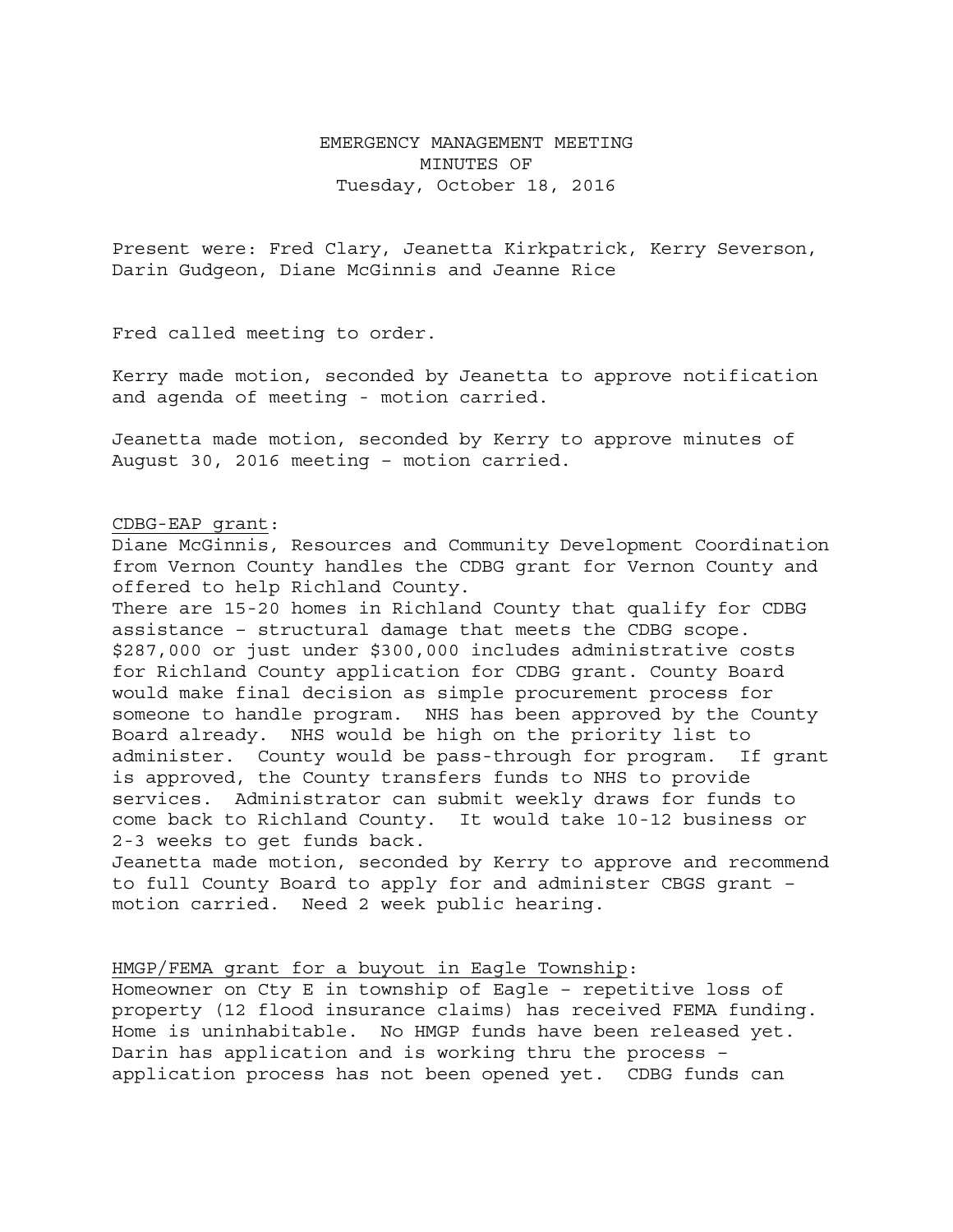cover the match. CDBG/DNR funds – homeowners can be used for the match. Use new appraised value (per-damage). FEMA will allow, DNR does not. Homeowners to get  $2<sup>nd</sup>$  appraisal if they don't agree with the first. Money from relation FEMA or CDBG. 12-1/2% would be the homeowners responsibility if this funding not found through the CDBG or DNR.

Funds for relocation up to \$31,000 to get family into something comparable. Acquisition, moving expenses, environmental, demolition is all part of the project. Ben would be involved for deed restrictions. Would then belong to Eagle Township or Richland County. Will have to talk with town of Eagle. Jeanetta made motion, seconded by Kerry to proceed with buyout grant – motion carried.

Mitigation meeting for the Village of Viola:

Will need a MOU in place between the two counties of Vernon and Richland if Vernon County takes the lead. Diane has 20 plus years experience. Darin would like to allow Diane to administer this project. Viola Board is in full agreement with this arrangement. Chad Burros, Vernon County Emergency Management has list of people involved.

There may be relocation of some businesses in Viola. Have some homes interested in a buyout. Discussion on what happens to businesses relocated to another county for tax base. Need to get all parties to the table for conversation/solutions. Fred asked about possibility of a dike instead of relocation? Would have to get DNR involved in that question.

Need a 3 party MOU between Richland County, Vernon County and the Village of Viola. This would be a joint cooperative venture with Vernon County taking the lead. This has to be done and included in submitting the application.

Both County Boards need to approve the MOU and application to go forward.

Jeanetta made motion, seconded by Kerry to enter into an MOU with Richland County, Vernon County and the Village of Viola to proceed with the CDBG grant to aid Viola recovery from the flood – motion carried.